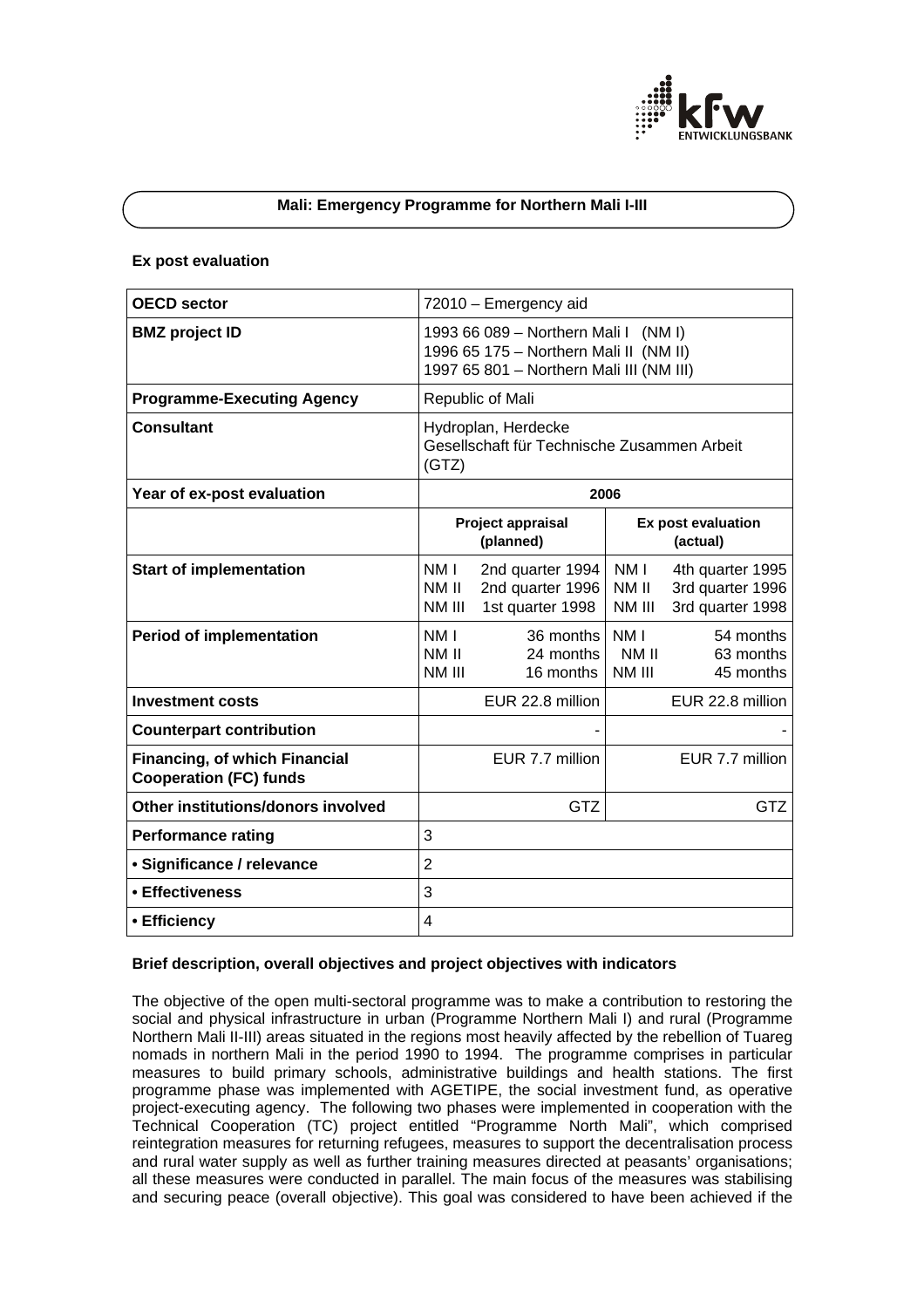population concerned appreciates the support as positive and sees perspectives for further development. The programme objective was to make a contribution to a better supply with social and physical infrastructure in the programme area. The indicator defined for measuring the achievement of the goals was the proper use of the social and physical infrastructure at the time of the final evaluation.

## **Programme design / major deviations from the original programme planning and their main causes**

Construction measures were implemented and consulting services rendered. As had been planned at project appraisal the construction measures covered the reconstruction of the social and economic infrastructure in the 6<sup>th</sup> region, in which the majority of the population of the northern region is concentrated. Upon request of the government the regional capitals of the 7th and 8th regions were selectively included in programme phase I and the adjoining Mopti and Ségou regions were in individual cases included in phase II and III. Altogether 71 buildings were newly built or rehabilitated (of which 24 in phase I, 47 in phases II and III. The main focus of the investment measures was on schools (27 plus one nursery school), court houses and administrative buildings (19 town halls, 3 court houses, several district administrations, one fiscal authority), health centres (5) and a few markets, police stations and rural guest houses. In most instances the buildings and facilities were equipped with furniture in order to ensure that they could go into operation swiftly. From today's perspective it would have been desirable to provide the health posts with initial medical supplies. In general, the buildings erected are solid. However, most of the buildings show signs of dilapidation and aging, which are due to insufficient maintenance and sometimes also neglect (waste, toilets). Clay buildings require regular care and maintenance and in many places the sandy ground makes the buildings susceptible to erosion. Beginning or advanced damage from erosion can be found in buildings constructed in all programme phases and, what is worse, there is usually little understanding, neither on the part of users nor of superior administrations, of the necessity to conduct preventive measures.

As regards the consulting services AGETIPE was assigned in the first phase to monitor the implementation of investment measures in the district capitals. It was supported by the German consulting firm Hydroplan in working out the implementation concept. During the implementation phase AGETIPE cooperated closely with local consultants. In phases II and III the GTZ was active on behalf of Financial Cooperation (FC) as consultant and awarding authority.

Due to the assignment of local contractors and the use of local building materials the project had a temporary impact on the local economy. However, it was only partially possible to produce a long-term effect on the local economic cycle. Considerable employment effects were achieved in all phases of the project. Long-term jobs were created for teachers in the schools, for nursing staff in the health centres and for auxiliary staff in the rural guest houses.

As far as possible the measures to be implemented were determined in a participatory and decentralized manner. Nevertheless the extent of public participation was limited and the discussion on the project concept was mainly oriented towards political requirements. The projects were implemented in accordance with the ideas and wishes of the target group (refugees, the population that had remained, local leaders and public servants from the old district administrations). This greatly helped to support the credibility of German development cooperation (DC).

Except for one facility, all facilities established were being utilised at the time of the final evaluation. However, depending on the project type and the location, the utilisation of the buildings is more or less intensive and the quality of the services rendered is subject to different restrictions. Due to these restrictions in the use of facilities and lack of information it is not possible to precisely quantify the number of beneficiaries (in relation to the total number of persons covered by the construction measures).

## **Key results of the impact analysis and performance rating**

The target group of the project was the population immediately affected by the rebellion and its aftermaths, which means both refugees and people from different ethnic groups who had stayed on in the area. The interventions concentrated on an area in the  $6<sup>th</sup>$  region west of Timbuktu,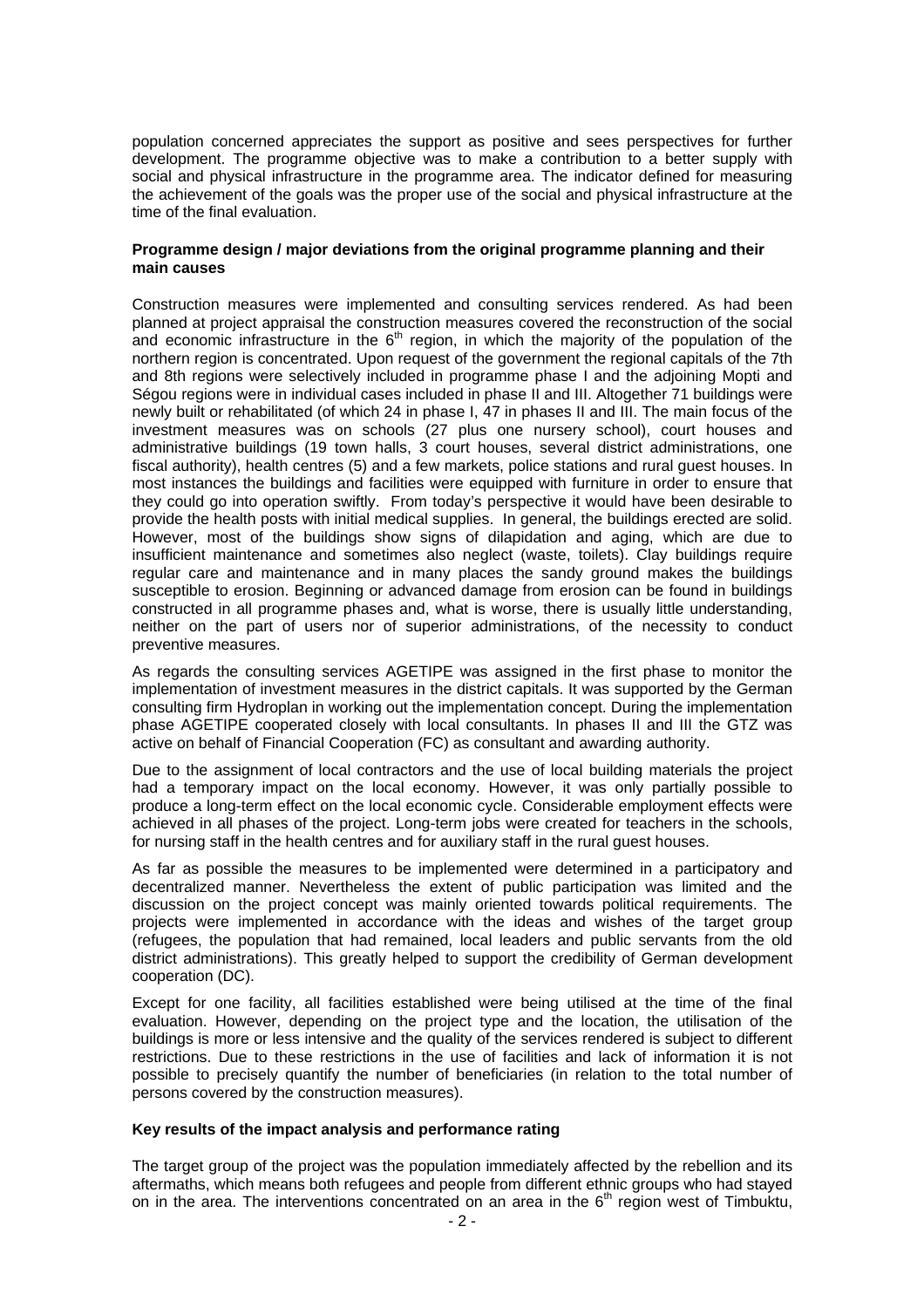which has a size of around 36.000 km<sup>2</sup> and was particularly affected by the conflict. At the time around half a million people were living in the area; at times up to 20 % of them were refugees.

Measured by the low-level indicators usually defined for emergency programmes, the objectives of the project were achieved. Today, the northern region of Mali is politically pacified, the refugees have returned and the different ethnic groups are living peacefully side by side. The interview partners attribute the conflict to the feeling of neglect, discrimination and political domination of the north by the south, which has been very skilfully instrumentalised by some groups prepared to use violence. Due to the expansion of the infrastructure – irrespective of the quality of the services rendered – people in the region have the impression that the government and the community of donors are taking care of the north. The establishment of a large number of small municipalities – even though inefficient at times – is regarded as a possibility to introduce self-administration. The existence of outposts in the form of district administrations or constabularies is seen as a symbolic presence of the state and increase people's feeling of security. Thus, in the opinion of the target groups the FC project made a major contribution to promoting peace and to stabilising the region, though such impacts cannot be quantified.

Other major aspects with regard to the goal of restoring peace were: (i) the better infrastructure equipment of the northern region and the improved transport connections with other parts of the country, (ii) the fast integration of rebels into the security forces, (iii) the considerable changes in production methods in the Sahel, especially the reduction in livestock (which means a reduction of the potential for conflict with crop farmers) and (iv) the mostly consistent implementation of the process of democratisation and decentralisation including more self-administration.

Overall, we assess the developmental effectiveness of the project as follows:

## **Effectiveness**

Overall, the programme objective – improvement in the supply of vulnerable population groups with social and physical infrastructure in the programme area – was sufficiently achieved (though given the character of an emergency programme the envisaged objectives were not very ambitious). A total of 71 infrastructure investment projects were implemented under phases I - III. The on-site inspection of 17 of the total of 71 facilities promoted (24%) showed that almost all facilities newly constructed or rehabilitated (administrative buildings, schools, health stations, markets) are used more of less intensively and are in good to medium condition (measured by local standards). However, depending on the project type and the location, the utilisation of the buildings is more or less intensive and the quality of the services rendered is subject to different restrictions. Court houses and administrative buildings are usually used only in the mornings. In comparison with the number of administrative deeds the buildings are too large. As regards the schools, there are not sufficient teachers and teaching materials. The health facilities do not have enough staff and drugs/medical consumables. In addition, hygiene standards are not optimal. Due to these restrictions in the use of facilities and lacking information it is not possible to precisely quantify the number of beneficiaries (in relation to the total number of persons covered by the construction measures). The regular maintenance of the buildings is not ensured in the long run. Though, in theory, responsibilities are clear, they are in practice distributed between different protagonists and, thus, are diffuse. The central administration does assume its responsibility, but it does not always do so in a satisfactory manner. According to information provided under the programme the beneficiaries of the projects, which directly focused the target groups, were given intensive instructions on the care and maintenance of the facilities built. However, at project evaluation it was difficult to find evidence of these efforts. Parents' representations have been set up at the schools but they have not been involved in the maintenance of the buildings. Health committees are planned to take care of the sale of drugs and shall be entrusted with social tasks. However, their profile is still unclear. It is planned , in line with the concept of delegating responsibilities to the municipalities, that the health committees shall take care of the maintenance of schools, health centres and markets. The municipal administrations are well familiar with the operation of the existing infrastructure, but they feel unable to cope with the responsibility for the facilities because up to now only insufficient funds have been made available for the totality of infrastructure facilities. Overall, given the acceptable degree of achievement of the project objective and despite the substantial reservations that exist, we rate the effectiveness of the project as sufficient **(sub-rating: 3)**.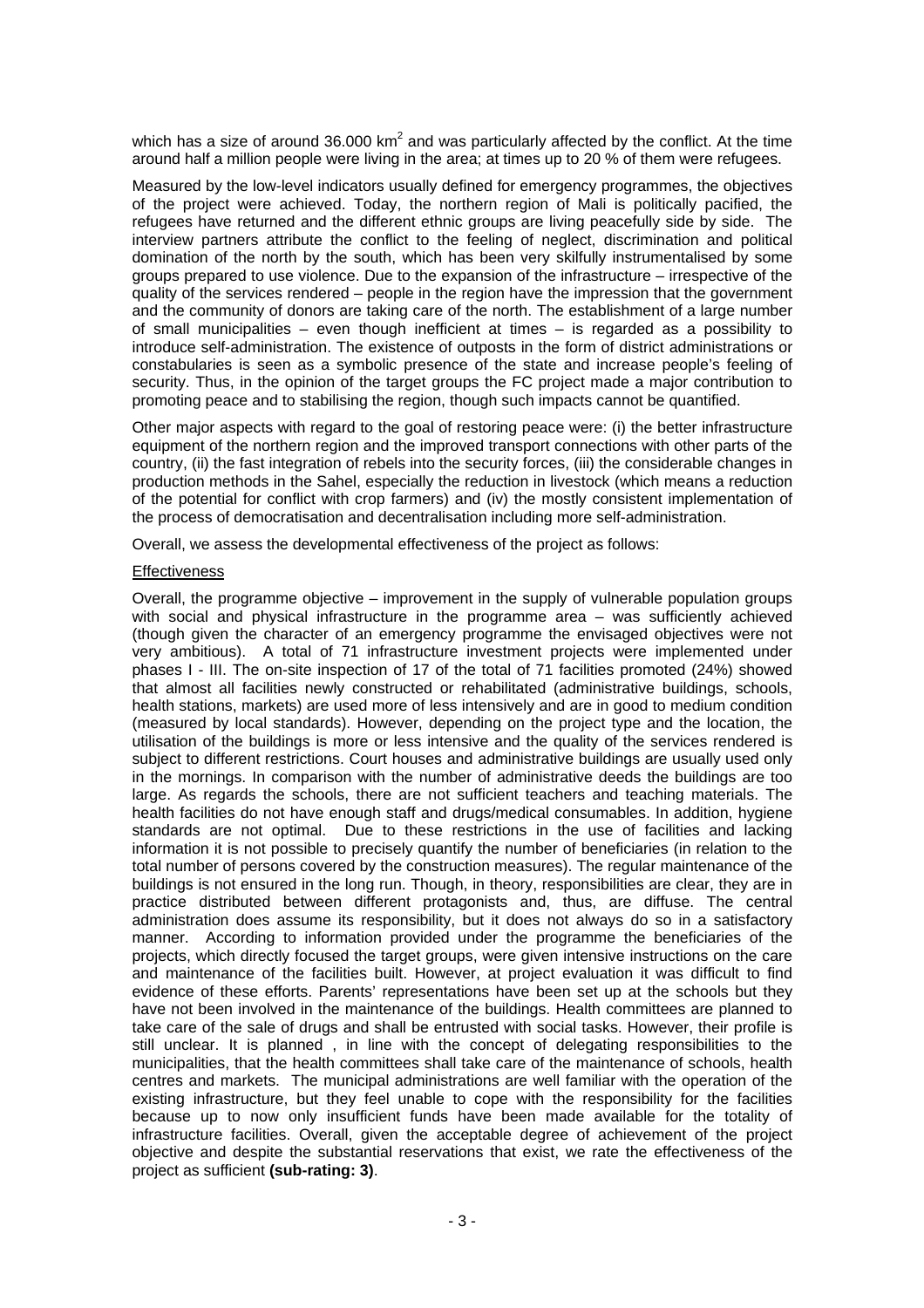## Significance / Relevance

The degree of achievement of the overall objective of making a contribution to the social and economic stabilisation of the northern region on the basis of the "Pacte National" was good to satisfactory. The measures were successful in the sense that the population is actually making use of the social and economic infrastructure facilities. Today, the northern region of Mali is politically pacified, the refugees have returned and the different ethnic groups are living peacefully side by side. The totality of measures implemented under the programme (including the measures financed by other donors and the GTZ) are highly appreciated by the Mali partners, the local district governments and the target groups. Almost all persons interviewed held the view that the living conditions in Mali have been improving since the mid-1990s. However, it has to be mentioned that there are other factors besides the FC/TC programme that influence the process of pacification and development. The programme phases subject to final evaluation here made a substantial contribution to pacifying the region and, thus, have prepared the ground for the following programme phases, in particular at the economically dynamic locations. Two unfavourable aspects have to be mentioned, namely that the utilisation of capacities is by far not as good as it might be and that the development perspectives within the region are very heterogeneous. Whereas some smaller towns and the areas near rivers have developed further the areas on the desert fringes show no signs of sustainable development. On the whole the measures – seen in the context of the totality of measures implemented by the community of donors in the programme region - were relevant from the perspective of development policy and justified at the time in the context of an emergency programme. All facilities are open to the entire population. However, the accessibility and degree of utilisation is strongly influenced by the low population density and the large distances to be covered outside the few cities. Overall, we classify the project's developmental relevance and significance as satisfactory **(sub-rating 2).**

#### **Efficiency**

We rate the production efficiency as slightly insufficient. Given the implementation conception chosen and the logistic difficulties prevailing in the programme area, we rate the implementation of the construction measures as adequate (labour-intensive, use of local materials etc.). However, the construction costs, especially transport costs, were far too high in some projects and many facilities were simply designed too large. This is due to the fact that status requirements have to be taken into account when buildings are designed. Another factor is the low population density due to which the buildings are only partially used. Moreover, due to the type of construction chosen the consulting costs incurred in phases II and III were relatively high in comparison with the total volume of funds provided. We rate the allocation efficiency as slightly insufficient. The individual projects were chosen in a largely participatory manner after the delimitation of the programme area and on the basis of the wishes of the target group. However, among the locations that were developed there were also sites that were clearly not suited as permanent settlements (this contrasts with the objective of pacifying the region). Given the follow-up costs and climate change (ecological sustainability) the vision to open up and develop the entire programme area by establishing multi-sectoral bases was, from today's perspective, unrealistic for the north of Mali. Though the projects did not have any impact on the persistently unfavourable climatic development and the chronic food deficit in the programme area, the question still has to be raised whether the expansion of sites on the desert fringes was possibly justified from an economic perspective. Even though people try time and again to settle in these areas the spread of the desert in the Sahel is a phenomenon that has been observed since the early 1980s. Since the first Sahel droughts occurred nomadic husbandry has been declining and never again reached its former extent. The discussion about alternative territorial planning models and service concepts was neglected by the programmes. Overall, we rate the efficiency of the project as not sufficient (**sub-rating: 4**).

In consideration of the sub-criteria mentioned above and taking into account the emergency character of phases I - III, we rate the developmental effectiveness of the project as sufficient overall (**overall rating: 3**).